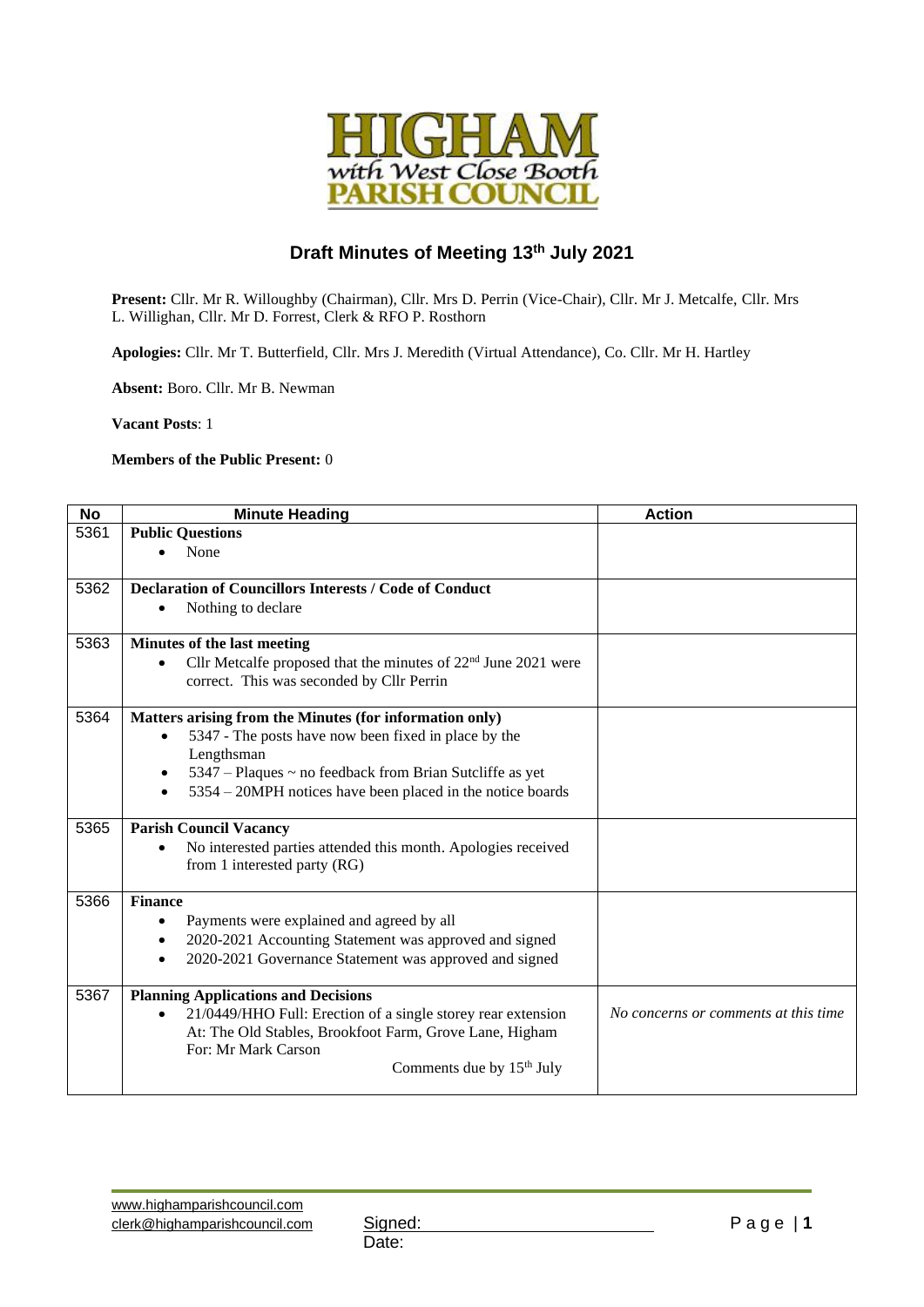| 5368 | <b>Clerk's Report and Correspondence</b>                                                                                                 |                                                       |
|------|------------------------------------------------------------------------------------------------------------------------------------------|-------------------------------------------------------|
|      | The Clerks report was distributed before the meeting                                                                                     |                                                       |
|      | Concerns about United Utilities planning re Wood End Sewage<br>$\bullet$<br>Works discussed. As a Parish Council we sympathise, however, |                                                       |
|      | do not feel that we can take it any further at this time. Happy                                                                          |                                                       |
|      | for notices to be placed in our bus stop notice boards and flyers<br>to be distributed                                                   |                                                       |
|      | All in agreement to continue with the current PROW funding<br>$\bullet$                                                                  | Clerk to email AW                                     |
|      | The quote received from DC for the Clovercroft trees was<br>$\bullet$                                                                    | Cllr Willoughby to speak with DC and                  |
|      | discussed                                                                                                                                | advise our position<br>Cllr Willoughby to liaise with |
|      | Ash Dieback Awareness - We need to obtain an arboriculturist<br>$\bullet$<br>report of our own as we have a few trees that look in poor  | Arboriculturists and seek quotes                      |
|      | condition                                                                                                                                |                                                       |
| 5369 | <b>Barrowford &amp; Western Parishes Committee</b>                                                                                       |                                                       |
|      | Nothing pertaining to Higham this month<br>$\bullet$                                                                                     |                                                       |
|      | Police attended the meeting. There was a lot of talk about<br>$\bullet$                                                                  |                                                       |
|      | speeding and the lack of police presence. See Facebook page<br>set up by Co. Cllr. Hartley                                               | 'Speeding throughout Pendle Hill'                     |
|      | Capital bid discussed. It was agreed to apply for two separate<br>$\bullet$                                                              |                                                       |
|      | grants towards Village Hall improvements (LED lighting<br>system and new sheds)                                                          | Clerk to apply                                        |
|      |                                                                                                                                          |                                                       |
| 5370 | <b>Borough Councillors Report</b>                                                                                                        |                                                       |
|      | No report this month                                                                                                                     |                                                       |
| 5371 | <b>County Councillors Report</b>                                                                                                         |                                                       |
|      | No report this month                                                                                                                     |                                                       |
| 5372 | <b>Village Hall Committee</b>                                                                                                            |                                                       |
|      | The VHC minutes and Maintenance & Improvement Plan were<br>$\bullet$                                                                     |                                                       |
|      | distributed by Cllr Perrin before the meeting and were noted.<br>The Plan was welcomed                                                   |                                                       |
|      |                                                                                                                                          |                                                       |
| 5373 | <b>Lancashire Best Kept Village</b>                                                                                                      |                                                       |
|      | A progress update was circulated before the meeting by Cllr<br>Perrin and was discussed                                                  |                                                       |
| 5374 | Lengthsman Scheme / General Repairs & Maintenance                                                                                        |                                                       |
|      | Weeding needs doing again. Cllr Metcalfe will contact Will                                                                               |                                                       |
|      | Lawton re the possibility of weeding and cutting overgrown<br>hedges                                                                     | Cllr Metcalfe                                         |
|      |                                                                                                                                          |                                                       |
| 5375 | <b>Parish Matters</b>                                                                                                                    |                                                       |
|      | CCTV - Cllr Willoughby summarised the information he had<br>٠<br>obtained from Mike Tetley. We are awaiting Altitude Services            | <b>Cllr</b> Forrest to liaise                         |
|      | re power supply to poles                                                                                                                 |                                                       |
|      | Speeding $-$ see 5369                                                                                                                    |                                                       |
|      | Spout Magazine – not ready for next issue yet<br>APVM - will be held next May                                                            | Add to next Agenda                                    |
|      | New Resident pack – no update                                                                                                            |                                                       |
|      | Playground Inspection - arranged for October                                                                                             |                                                       |
|      | Damaged footbridge (Acres Brook) and stile (West Close Farm)                                                                             | Cllr Willoughby                                       |
|      | - Cllr Willoughby will liaise with Tom Partridge                                                                                         |                                                       |
|      |                                                                                                                                          |                                                       |